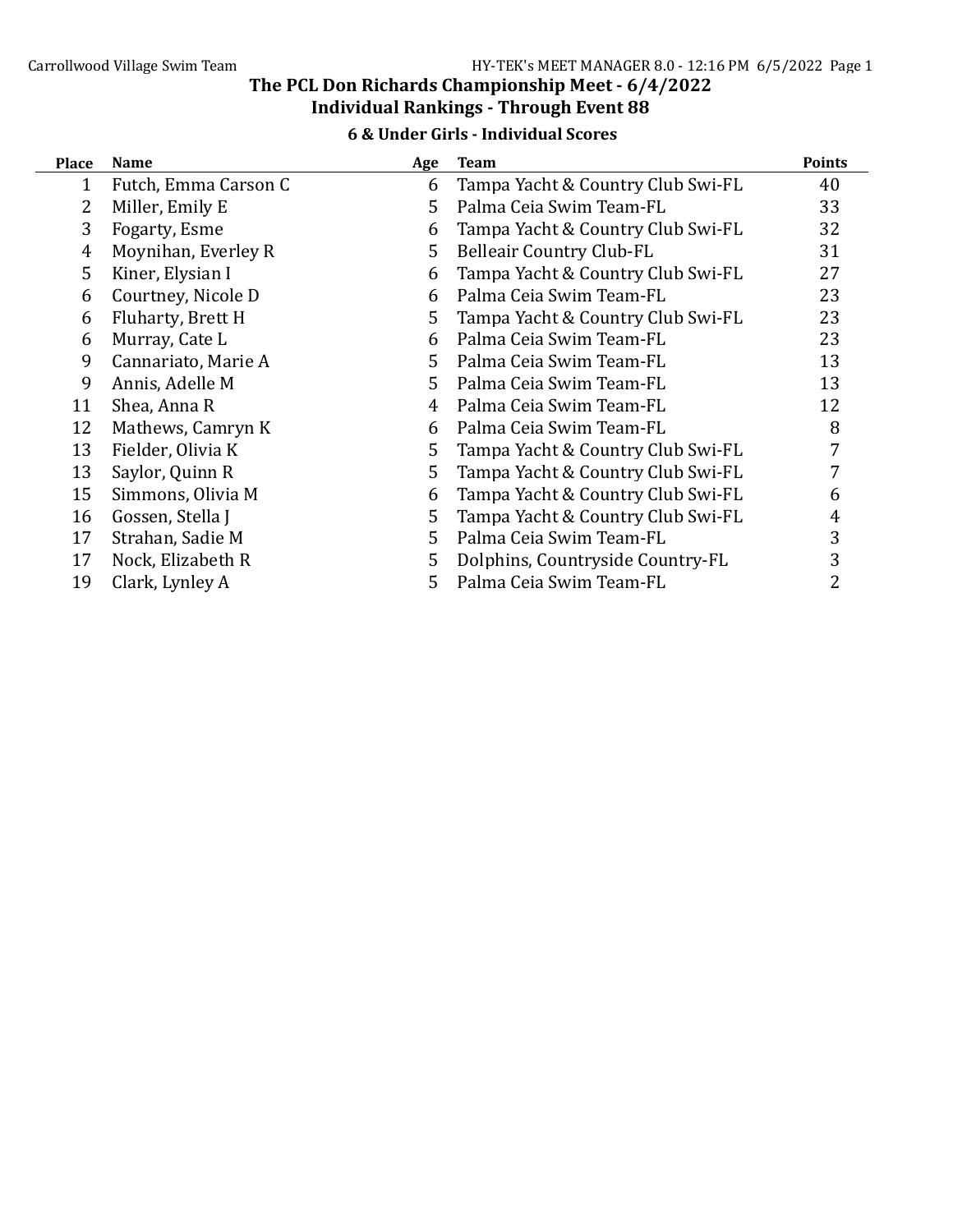6 & Under Boys - Individual Scores

| <b>Place</b> | <b>Name</b>          | Age | Team                              | <b>Points</b> |
|--------------|----------------------|-----|-----------------------------------|---------------|
|              | Coghlan, Chase R     | 5.  | <b>Belleair Country Club-FL</b>   | 37            |
|              | Hsu, Hayden k        | 6   | Lakeland Country Club-FL          | 36            |
| 3            | Wiebeck, Alexander K | 6   | Tampa Yacht & Country Club Swi-FL | 33            |
| 4            | Nolan, Jack T        | 6   | Palma Ceia Swim Team-FL           | 28            |
| 4            | Conner, Walt F       | 6   | Palma Ceia Swim Team-FL           | 28            |
| 4            | Simmons, Nolan D     | 6   | Tampa Yacht & Country Club Swi-FL | 28            |
|              | Diehl, Parker J      | 5.  | Tampa Yacht & Country Club Swi-FL | 22            |
| 8            | Maxwell, Holden H    | 5.  | Palma Ceia Swim Team-FL           | 19            |
| 9            | Galbraith, Ben D     | 6   | Tampa Yacht & Country Club Swi-FL | 14            |
| 10           | Lang, Henry Y        | 6   | Tampa Yacht & Country Club Swi-FL | 13            |
| 11           | Maxwell, Colter C    | 6   | Palma Ceia Swim Team-FL           | 12            |
| 12           | Thomas, Hill J       | 5   | Tampa Yacht & Country Club Swi-FL | 10            |
| 13           | Baker, Ben H         | 5   | Dolphins, Countryside Country-FL  | 9             |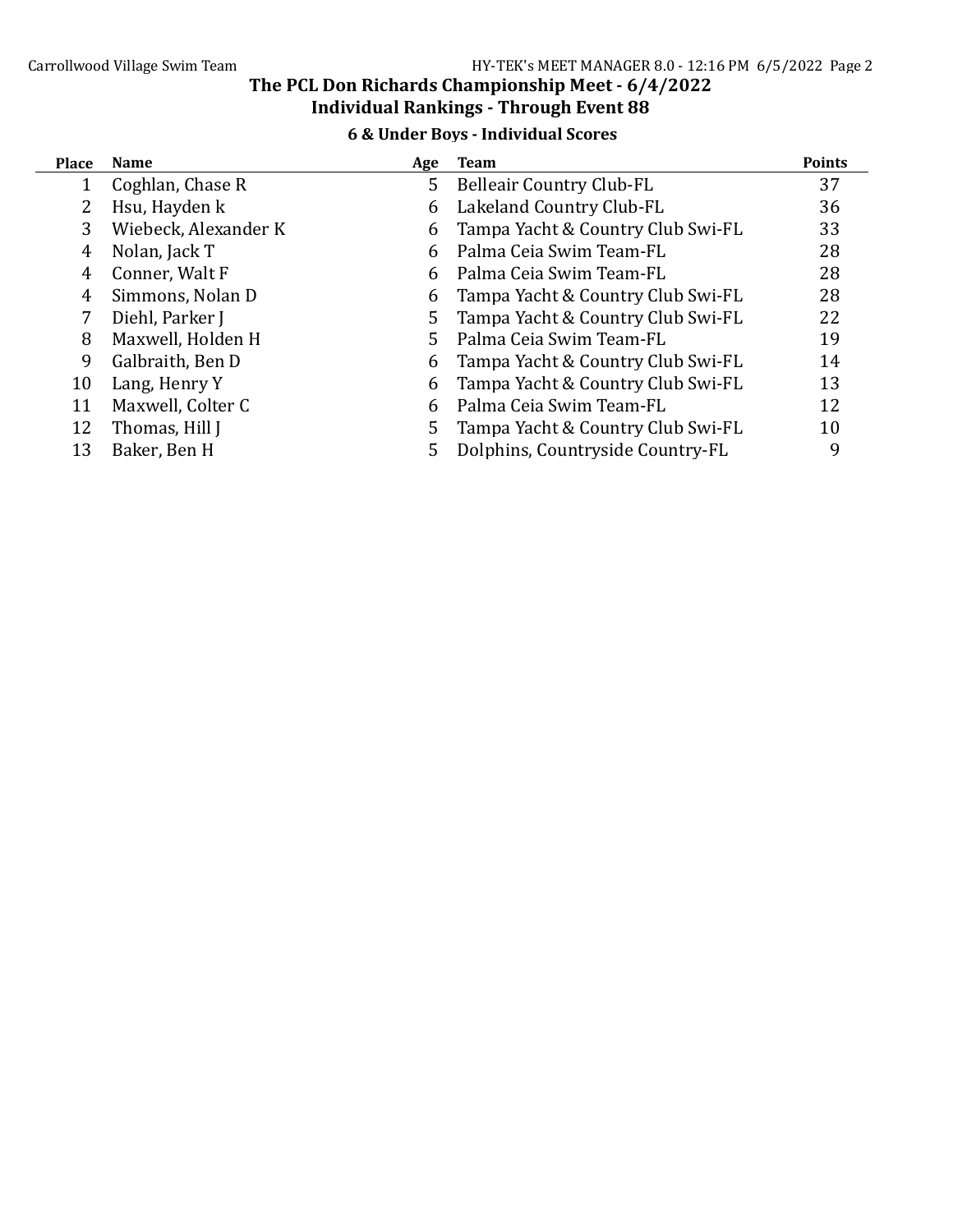#### 8 & Under Girls - Individual Scores

| <b>Place</b> | <b>Name</b>            | Age | <b>Team</b>                       | <b>Points</b>  |
|--------------|------------------------|-----|-----------------------------------|----------------|
| 1            | Rodriguez, Liliana M   | 8   | Palma Ceia Swim Team-FL           | 60             |
| 2            | Fluharty, Parker M     | 7   | Tampa Yacht & Country Club Swi-FL | 52             |
| 3            | Beaty, Sarah A         | 8   | Palma Ceia Swim Team-FL           | 49             |
| 3            | Starr, Josephine C     | 7   | Carlouel Beach and Yacht Club-FL  | 49             |
| 5            | Baker, Clare R         | 8   | Dolphins, Countryside Country-FL  | 48             |
| 5            | Adams, Rachel L        | 8   | Lakeland Country Club-FL          | 48             |
| 7            | Lynch, Harper B        | 8   | Tampa Yacht & Country Club Swi-FL | 33             |
| 8            | Andrews, Alexis C      | 7   | Carlouel Beach and Yacht Club-FL  | 29             |
| 9            | Dreisbach, Sally C     | 8   | Tampa Yacht & Country Club Swi-FL | 28             |
| 9            | Futch, Campbell V      | 8   | Tampa Yacht & Country Club Swi-FL | 28             |
| 9            | Wiebeck, Caroline E    | 7   | Tampa Yacht & Country Club Swi-FL | 28             |
| 12           | Glickman, Sienna K     | 8   | Palma Ceia Swim Team-FL           | 26             |
| 13           | O'Connell, Hadley G    | 7   | Palma Ceia Swim Team-FL           | 25             |
| 14           | Miller, Dylan M        | 7   | Palma Ceia Swim Team-FL           | 24             |
| 15           | Warren, Wesleigh T     | 8   | Tampa Yacht & Country Club Swi-FL | 22             |
| 16           | Galbraith, Grace E     | 8   | Tampa Yacht & Country Club Swi-FL | 20             |
| 17           | Toepke, Ava D          | 7   | Palma Ceia Swim Team-FL           | 17             |
| 18           | Thompson, Ryan L       | 7   | Tampa Yacht & Country Club Swi-FL | 16             |
| 19           | Kiner, Kaleesi J       | 7   | Tampa Yacht & Country Club Swi-FL | 12             |
| 20           | Bird, Reagan M         | 7   | Tampa Yacht & Country Club Swi-FL | 7              |
| 21           | Willis, Annabelle C    | 7   | Tampa Yacht & Country Club Swi-FL | 6              |
| 22           | Collins, Caroline B    | 7   | Tampa Yacht & Country Club Swi-FL | 5              |
| 22           | Kriegshauser, Claire E | 8   | Palma Ceia Swim Team-FL           | 5              |
| 24           | Rich, Grace K          | 7   | Tampa Yacht & Country Club Swi-FL | 3              |
| 25           | Gossen, Wensley M      | 8   | Tampa Yacht & Country Club Swi-FL | $\overline{c}$ |
| 25           | Chillura, Audriana I   | 7   | Palma Ceia Swim Team-FL           | 2              |
| 27           | Collins, Cora B        | 7   | Tampa Yacht & Country Club Swi-FL | $\mathbf{1}$   |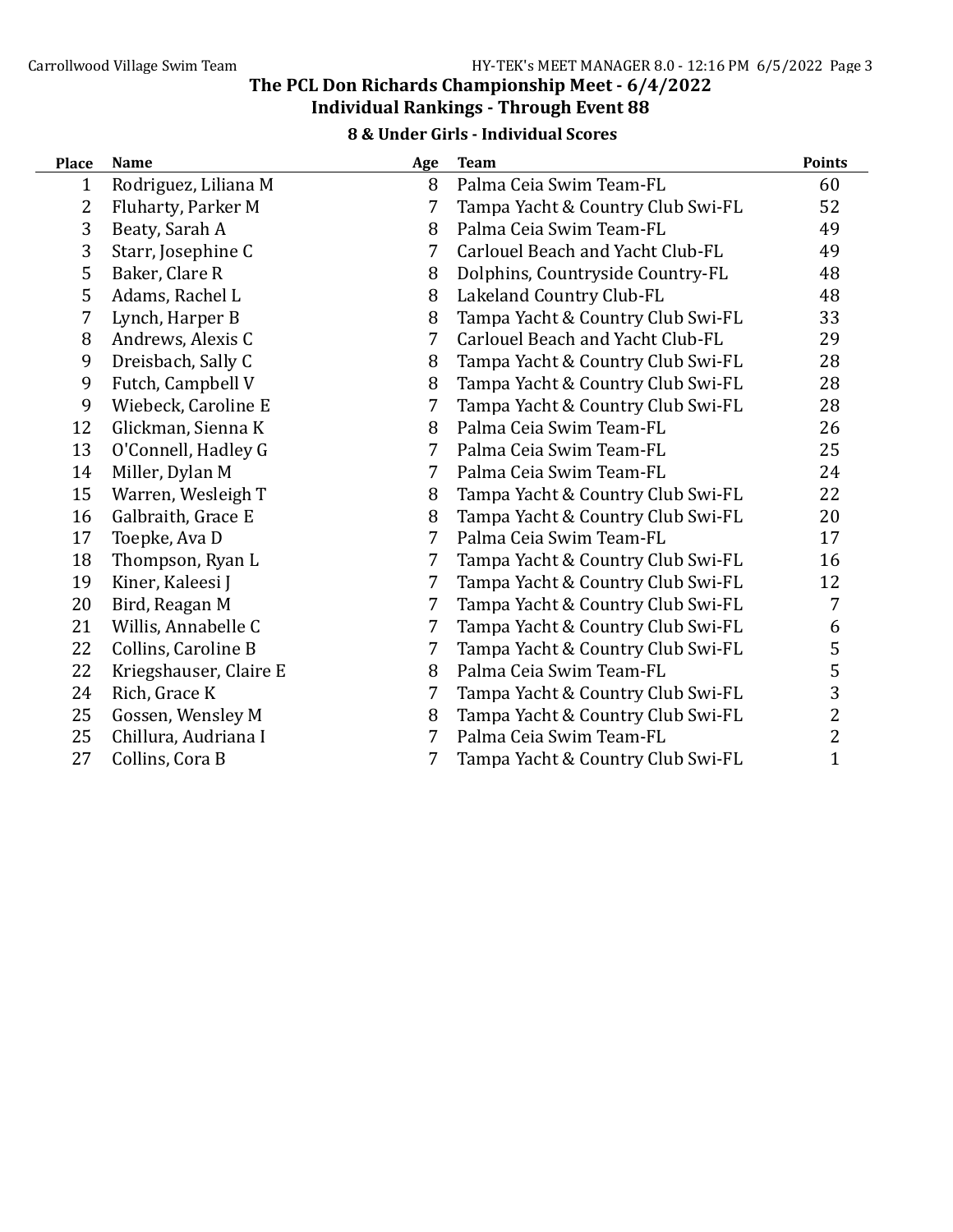#### 8 & Under Boys - Individual Scores

| <b>Place</b> | <b>Name</b>         | Age | <b>Team</b>                       | <b>Points</b> |
|--------------|---------------------|-----|-----------------------------------|---------------|
| 1            | Kieffer, Connor R   | 8   | Dolphins, Countryside Country-FL  | 60            |
| 2            | Gillen, William A   | 8   | Tampa Yacht & Country Club Swi-FL | 53            |
| 3            | Nock, Sebastian J   | 7   | Dolphins, Countryside Country-FL  | 47            |
| 4            | Hsu, Hunter J       | 8   | Lakeland Country Club-FL          | 46            |
| 5            | Moynihan, Garner F  | 7   | <b>Belleair Country Club-FL</b>   | 43            |
| 6            | Anderson, Charlie W | 8   | <b>Belleair Country Club-FL</b>   | 37            |
| 7            | Gardner, Tom W      | 8   | Tampa Yacht & Country Club Swi-FL | 32            |
| 8            | Lane, Jack B        | 8   | Palma Ceia Swim Team-FL           | 30            |
| 8            | Brice, Jasen E      |     | Dolphins, Countryside Country-FL  | 30            |
| 10           | Barnes, Marlin L    | 8   | Dolphins, Countryside Country-FL  | 28            |
| 11           | Murphy, Will H      | 8   | Palma Ceia Swim Team-FL           | 19            |
| 12           | Gardner, Teddy W    | 8   | Tampa Yacht & Country Club Swi-FL | 18            |
| 13           | Coghlan, Chase R    | 5   | <b>Belleair Country Club-FL</b>   | 14            |
| 14           | Maxwell, Colter C   | 6   | Palma Ceia Swim Team-FL           | 13            |
| 15           | Lang, Henry Y       | 6   | Tampa Yacht & Country Club Swi-FL | 12            |
| 16           | Schabacker, Grant G | 7   | Tampa Yacht & Country Club Swi-FL | 11            |
| 17           | Hsu, Hayden k       | 6   | Lakeland Country Club-FL          | 9             |
| 18           | Sladek, Sutton      |     | Tampa Yacht & Country Club Swi-FL | 5             |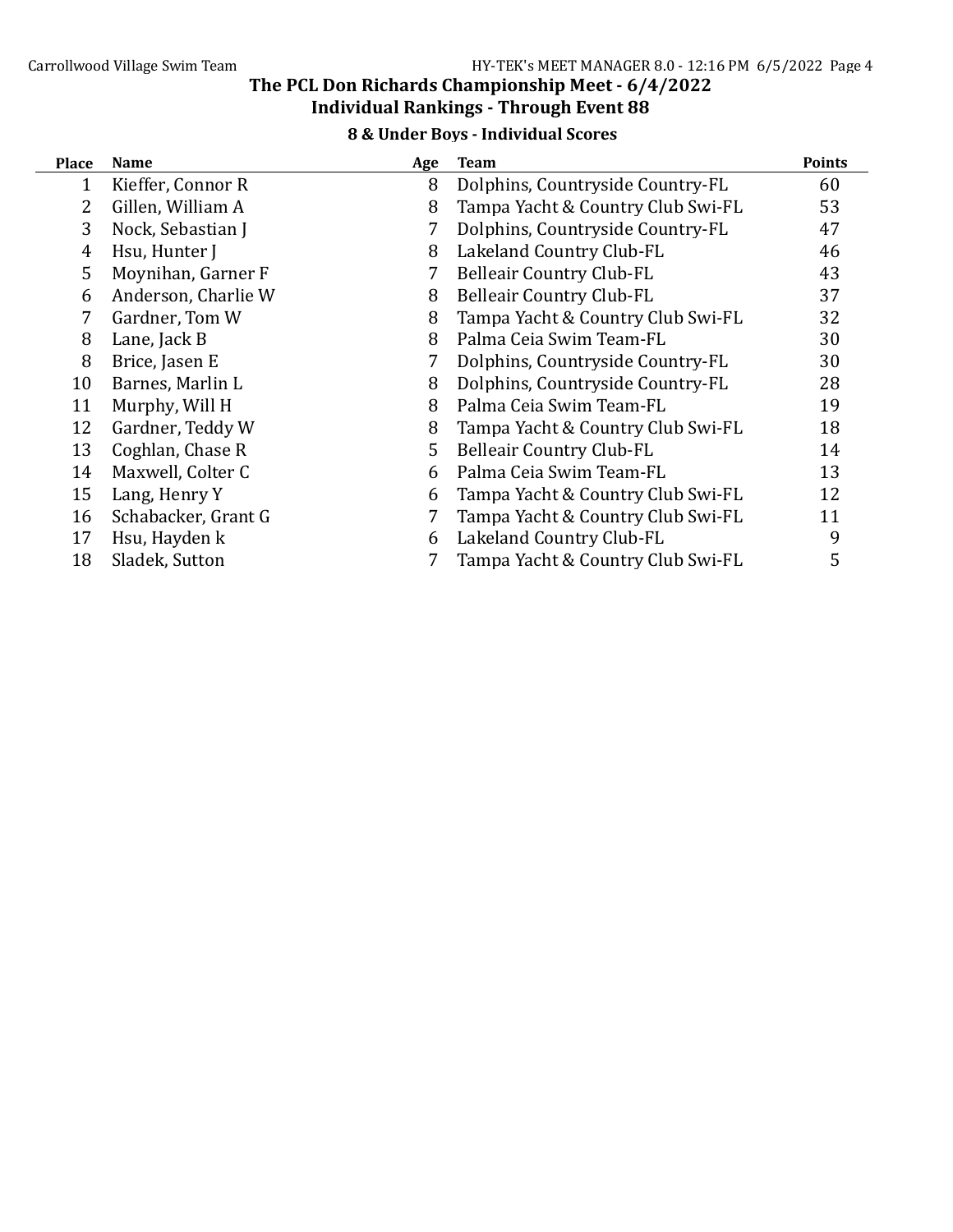## 10 & Under Girls - Individual Scores

| <b>Place</b> | <b>Name</b>             | Age | <b>Team</b>                       | <b>Points</b> |
|--------------|-------------------------|-----|-----------------------------------|---------------|
|              | Derbes, Lydia J         | 10  | Tampa Yacht & Country Club Swi-FL | 57            |
|              | Angelillis, Willa N     | 10  | Dolphins, Countryside Country-FL  | 57            |
| 3            | Kieffer, Addy R         | 10  | Dolphins, Countryside Country-FL  | 54            |
| 4            | Huegel, Kennedy J       | 9   | Dolphins, Countryside Country-FL  | 49            |
| 5            | Brice, Mckenna A        | 9   | Dolphins, Countryside Country-FL  | 44            |
| 5            | Liu, Christina J        | 9   | Dolphins, Countryside Country-FL  | 44            |
| 5            | Johnson, Elizabeth L    | 9   | Tampa Yacht & Country Club Swi-FL | 44            |
| 8            | Bird, McKinley L        | 10  | Tampa Yacht & Country Club Swi-FL | 40.50         |
| 9            | Fletcher, Addyson C     | 10  | Palma Ceia Swim Team-FL           | 30            |
| 9            | Willis, Georgina W      | 9   | Tampa Yacht & Country Club Swi-FL | 30            |
| 11           | Unterholzner, Kathryn L | 9   | Palma Ceia Swim Team-FL           | 29            |
| 12           | Hayden, Scout S         | 10  | Tampa Yacht & Country Club Swi-FL | 26.50         |
| 13           | Brige, Madeline E       | 9   | Tampa Yacht & Country Club Swi-FL | 22            |
| 14           | Plyler, Madeleine F     | 9   | Tampa Yacht & Country Club Swi-FL | 14            |
| 15           | Barger, Emerson G       | 9   | Tampa Yacht & Country Club Swi-FL | 11            |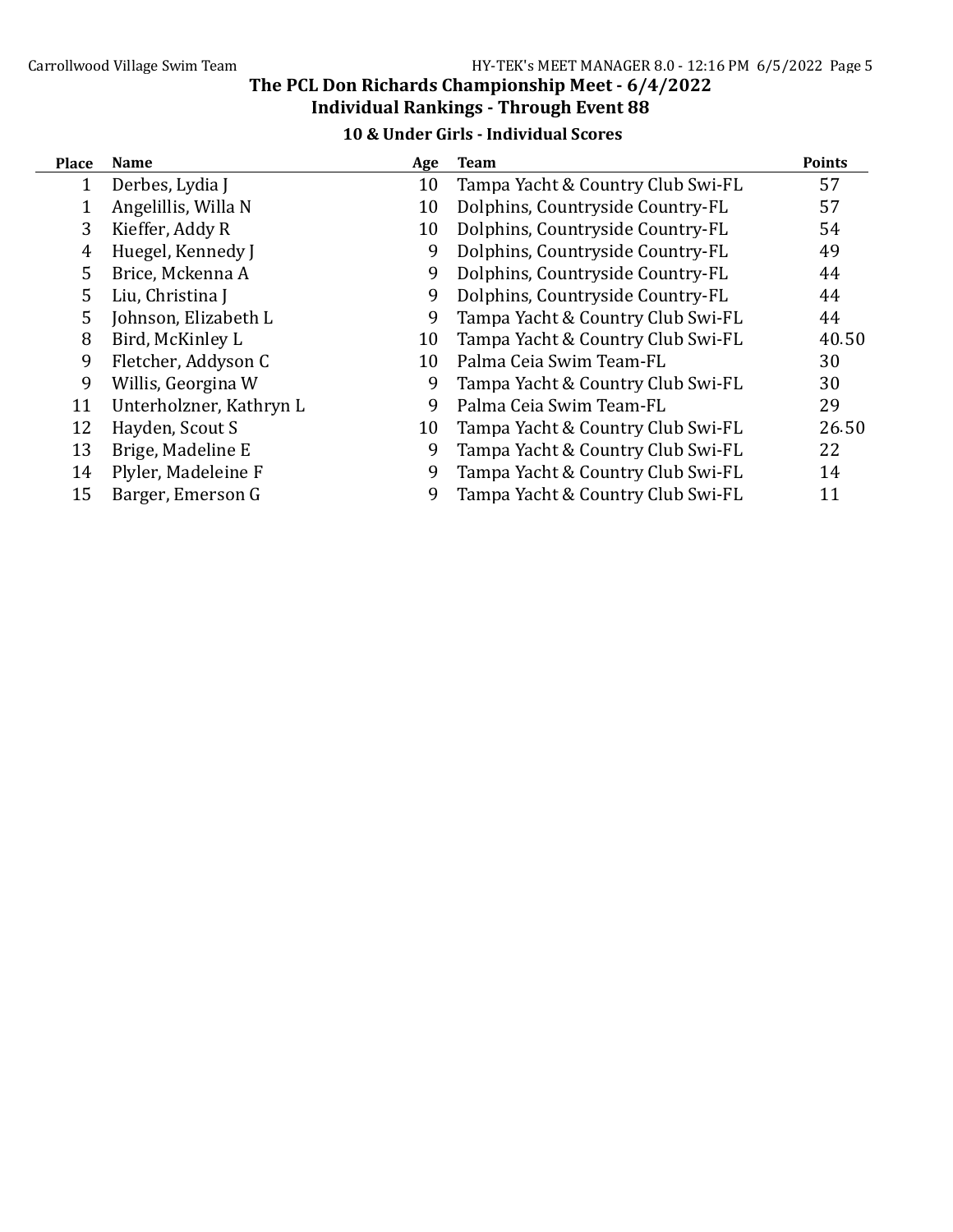## 10 & Under Boys - Individual Scores

| <b>Place</b>   | <b>Name</b>         | Age | Team                              | <b>Points</b> |
|----------------|---------------------|-----|-----------------------------------|---------------|
|                | Beaty, Ryan W       | 10  | Palma Ceia Swim Team-FL           | 60            |
| $\overline{2}$ | Clark II, Jeffrey R | 10  | Palma Ceia Swim Team-FL           | 54            |
| 3              | Schaedler, Ford R   | 10  | Palma Ceia Swim Team-FL           | 53            |
| 4              | Crombe, Owen J      | 10  | Tampa Yacht & Country Club Swi-FL | 49            |
| 5              | Maddux, Bennett H   | 9   | Palma Ceia Swim Team-FL           | 43            |
| 6              | Shea, Andrew W      | 9   | Palma Ceia Swim Team-FL           | 37            |
|                | Hyslop, Cooper J    | 9   | Dolphins, Countryside Country-FL  | 33            |
| 8              | Sollner, Jack H     | 10  | Palma Ceia Swim Team-FL           | 32            |
| 9              | Thomas, Laine D     | 9   | Tampa Yacht & Country Club Swi-FL | 30            |
| 10             | Collins, Roy        | 9   | Tampa Yacht & Country Club Swi-FL | 28            |
| 10             | Schabacker, McRae M | 9   | Tampa Yacht & Country Club Swi-FL | 28            |
| 12             | Rowe, Willy J       | 9   | Dolphins, Countryside Country-FL  | 27            |
| 13             | Williams, Jack W    | 9   | Tampa Yacht & Country Club Swi-FL | 6             |
| 14             | Plyler, Dwight D    | 9   | Tampa Yacht & Country Club Swi-FL | 5             |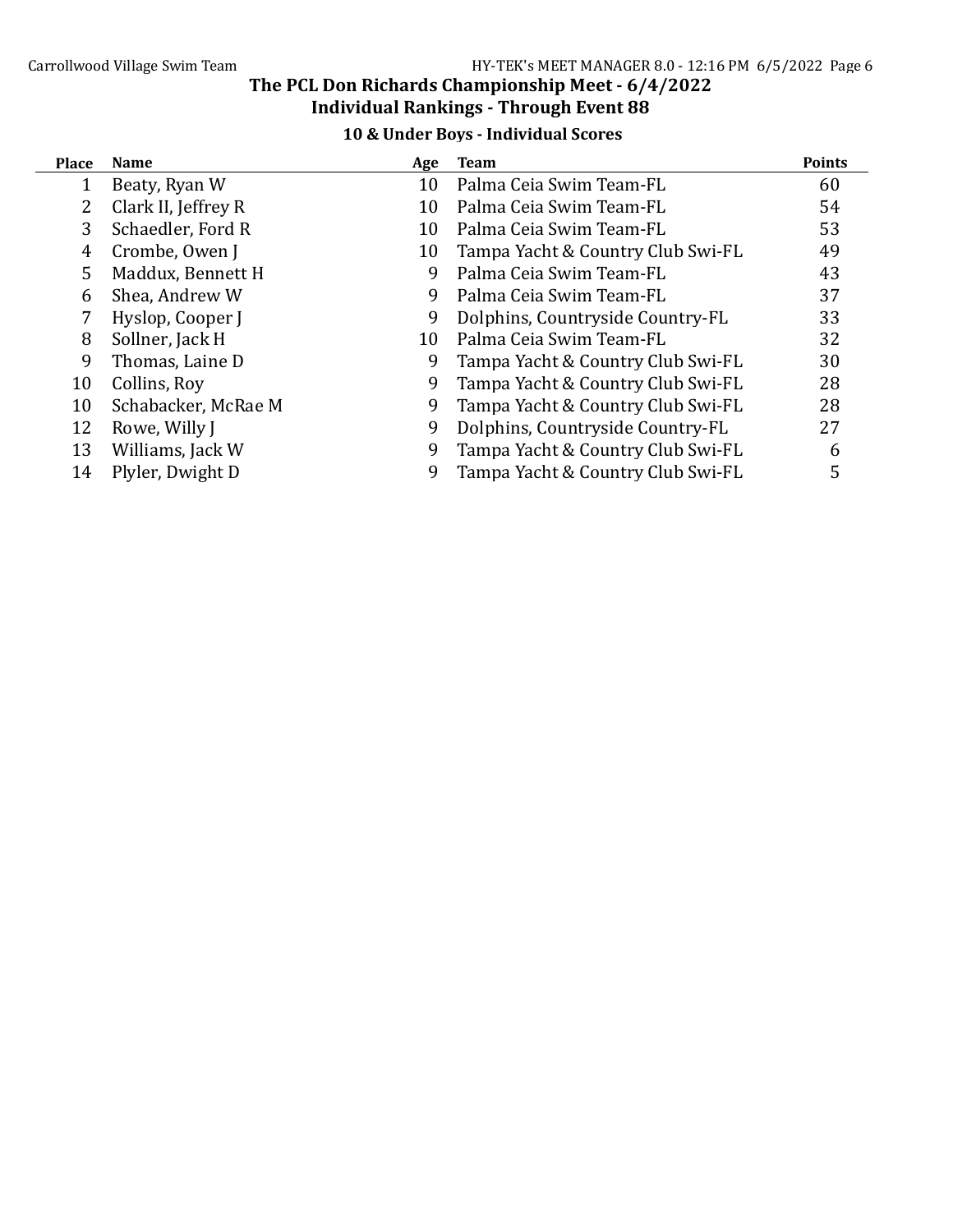#### 11-12 Girls - Individual Scores

| <b>Place</b> | <b>Name</b>            | Age | <b>Team</b>                       | <b>Points</b> |
|--------------|------------------------|-----|-----------------------------------|---------------|
| 1            | Jonsson, Elin K        | 11  | Lakeland Country Club-FL          | 60            |
| 2            | Jerichow, Jayana L     | 11  | <b>Belleair Country Club-FL</b>   | 53            |
| 3            | Wrightenberry, Emme A  | 11  | <b>Belleair Country Club-FL</b>   | 51            |
| 4            | Khalil, Ylan N         | 11  | Dolphins, Countryside Country-FL  | 50            |
| 5            | Milazzo, Emmy L        | 11  | Tampa Yacht & Country Club Swi-FL | 45            |
| 6            | Hilt, Ally P           | 12  | Dolphins, Countryside Country-FL  | 41            |
| 6            | Bridge, Clar W         | 12  | Tampa Yacht & Country Club Swi-FL | 41            |
| 8            | Abraham-Gish, Aviana I | 11  | Dolphins, Countryside Country-FL  | 38            |
| 9            | Kaltsounis, Kris A     | 11  | Dolphins, Countryside Country-FL  | 37            |
| 10           | Barger, Ella H         | 12  | Tampa Yacht & Country Club Swi-FL | 31            |
| 11           | Maloney, Sophia A      | 11  | Dolphins, Countryside Country-FL  | 29            |
| 11           | Hudson, Alice C        | 11  | Dolphins, Countryside Country-FL  | 29            |
| 13           | Kaufman, Summer N      | 12  | Dolphins, Countryside Country-FL  | 26            |
| 14           | Davidson, Elle G       | 11  | Palma Ceia Swim Team-FL           | 25            |
| 15           | Thompson, Emerson S    | 11  | Palma Ceia Swim Team-FL           | 24            |
| 16           | Roberts, Audrey L      | 12  | Palma Ceia Swim Team-FL           | 22            |
| 17           | Schaedler, Reese A     | 11  | Palma Ceia Swim Team-FL           | 21            |
| 18           | Toepke, Ella R         | 11  | Palma Ceia Swim Team-FL           | 6             |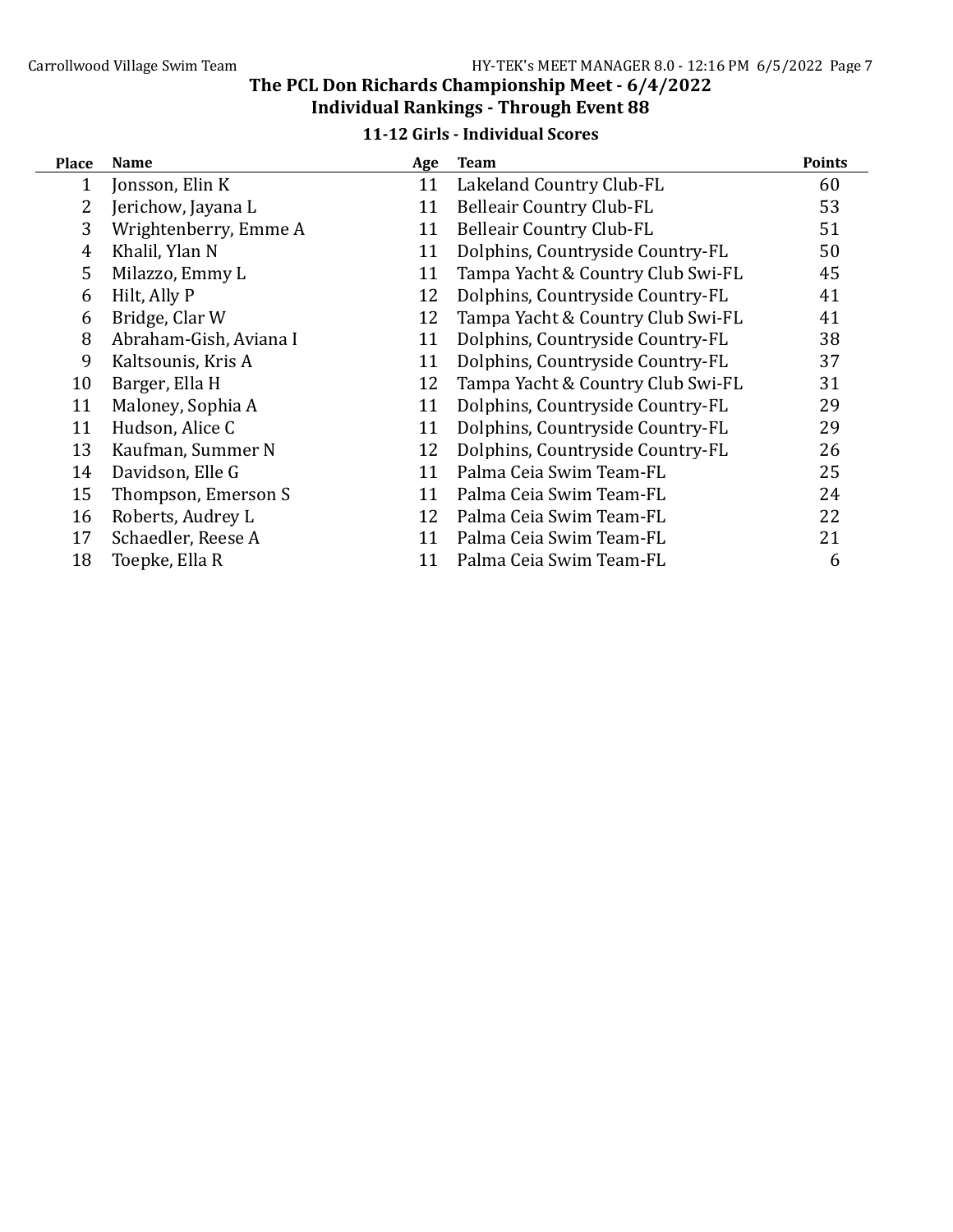### 11-12 Boys - Individual Scores

| <b>Place</b> | <b>Name</b>          | Age | <b>Team</b>                       | <b>Points</b> |
|--------------|----------------------|-----|-----------------------------------|---------------|
|              | Nock, Victor J       | 12  | Dolphins, Countryside Country-FL  | 60            |
| 2            | Sampson, Henry J     | 12  | Dolphins, Countryside Country-FL  | 54            |
| 3            | Bennett, Grayson J   | 12  | Dolphins, Countryside Country-FL  | 53            |
| 4            | Roberts, Jacob T     | 11  | <b>Belleair Country Club-FL</b>   | 49            |
| 5            | Marshburn, Jack W    | 12  | Dolphins, Countryside Country-FL  | 46            |
| 6            | Toepke, Ben L        | 11  | Palma Ceia Swim Team-FL           | 45            |
| 7            | Roberts, Parker T    | 11  | <b>Belleair Country Club-FL</b>   | 42            |
| 8            | Fowler, Collins B    | 11  | Palma Ceia Swim Team-FL           | 41            |
| 9            | Hoffmeier, J.T. T    | 12  | Palma Ceia Swim Team-FL           | 39            |
| 10           | Thompson, Crawford L | 11  | Tampa Yacht & Country Club Swi-FL | 36            |
| 11           | Carlstedt, Bryan M   | 11  | Tampa Yacht & Country Club Swi-FL | 34            |
| 12           | Warren, Whit W       | 12  | Tampa Yacht & Country Club Swi-FL | 30            |
| 12           | Fraser, Cord M       | 11  | Tampa Yacht & Country Club Swi-FL | 30            |
| 14           | Roberts, William E   | 11  | Palma Ceia Swim Team-FL           | 26            |
| 15           | Bricklemyer, Tommy E | 11  | Palma Ceia Swim Team-FL           | 25            |
| 16           | Hsu, Morgan Y        | 11  | Lakeland Country Club-FL          | 19            |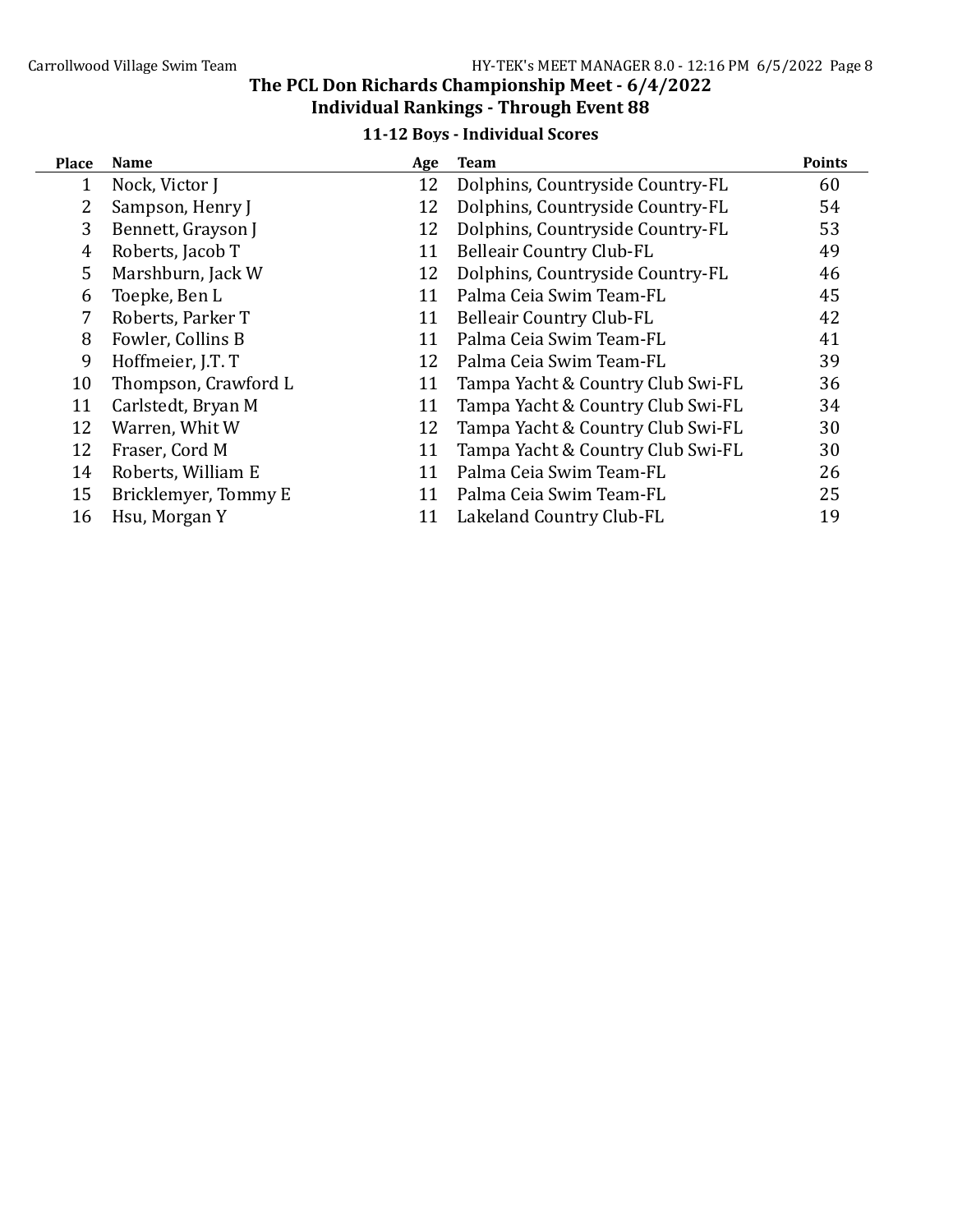#### 13-14 Girls - Individual Scores

| <b>Place</b>   | <b>Name</b>                | Age | <b>Team</b>                       | <b>Points</b>  |
|----------------|----------------------------|-----|-----------------------------------|----------------|
| 1              | Hernandez-Flores, Sophia C | 14  | Dolphins, Countryside Country-FL  | 60             |
| 2              | Ong, Thea                  | 13  | Dolphins, Countryside Country-FL  | 52             |
| 3              | Miller, Morgan E           | 14  | Palma Ceia Swim Team-FL           | 50             |
| $\overline{4}$ | Jonsson, Lily K            | 14  | Lakeland Country Club-FL          | 49             |
| 5              | Bartling, Alexa G          | 13  | Dolphins, Countryside Country-FL  | 47             |
| 6              | Ross, Emily E              | 14  | Dolphins, Countryside Country-FL  | 46             |
| 7              | Mueller, Ellie A           | 14  | Tampa Yacht & Country Club Swi-FL | 45             |
| 8              | McGucken, Caroline E       | 13  | Tampa Yacht & Country Club Swi-FL | 44.50          |
| 9              | Wrightenberry, Katie E     | 13  | <b>Belleair Country Club-FL</b>   | 42             |
| 10             | Lynch, Hayes M             | 13  | Tampa Yacht & Country Club Swi-FL | 39             |
| 11             | Kozlowski, Kenna A         | 13  | Dolphins, Countryside Country-FL  | 37             |
| 12             | Boyd, Emily M              | 13  | Dolphins, Countryside Country-FL  | 36             |
| 13             | Cooper, Julia C            | 14  | Palma Ceia Swim Team-FL           | 35             |
| 14             | Derbes, Joleigh D          | 14  | Tampa Yacht & Country Club Swi-FL | 34.50          |
| 15             | Thompson, Riley G          | 14  | Tampa Yacht & Country Club Swi-FL | 34             |
| 16             | Thomas, Sydney L           | 14  | Tampa Yacht & Country Club Swi-FL | 27             |
| 17             | Crombe, Dylan E            | 14  | Tampa Yacht & Country Club Swi-FL | 24             |
| 18             | Cooper, Josie C            | 14  | Palma Ceia Swim Team-FL           | 21             |
| 19             | Weed, Annabelle C          | 13  | Tampa Yacht & Country Club Swi-FL | 20             |
| 19             | O'Brien, Emily R           | 13  | Tampa Yacht & Country Club Swi-FL | 20             |
| 21             | Weber, Ava                 | 14  | Tampa Yacht & Country Club Swi-FL | 18             |
| 22             | DeMarcay, Mia R            | 14  | Tampa Yacht & Country Club Swi-FL | 15             |
| 23             | Gordin, Grace A            | 13  | Palma Ceia Swim Team-FL           | 12             |
| 24             | Banull, Libby              | 13  | Dolphins, Countryside Country-FL  | 10             |
| 24             | Reeves, Ella M             | 13  | Palma Ceia Swim Team-FL           | 10             |
| 26             | Edwards, Kate M            | 14  | Tampa Yacht & Country Club Swi-FL | 7              |
| 27             | Hotchkiss, Lilly G         | 14  | Tampa Yacht & Country Club Swi-FL | 5              |
| 28             | Unterholzner, Angela E     | 14  | Palma Ceia Swim Team-FL           | $\overline{c}$ |
| 29             | Abdoney, Caroline M        | 13  | Palma Ceia Swim Team-FL           | $\overline{1}$ |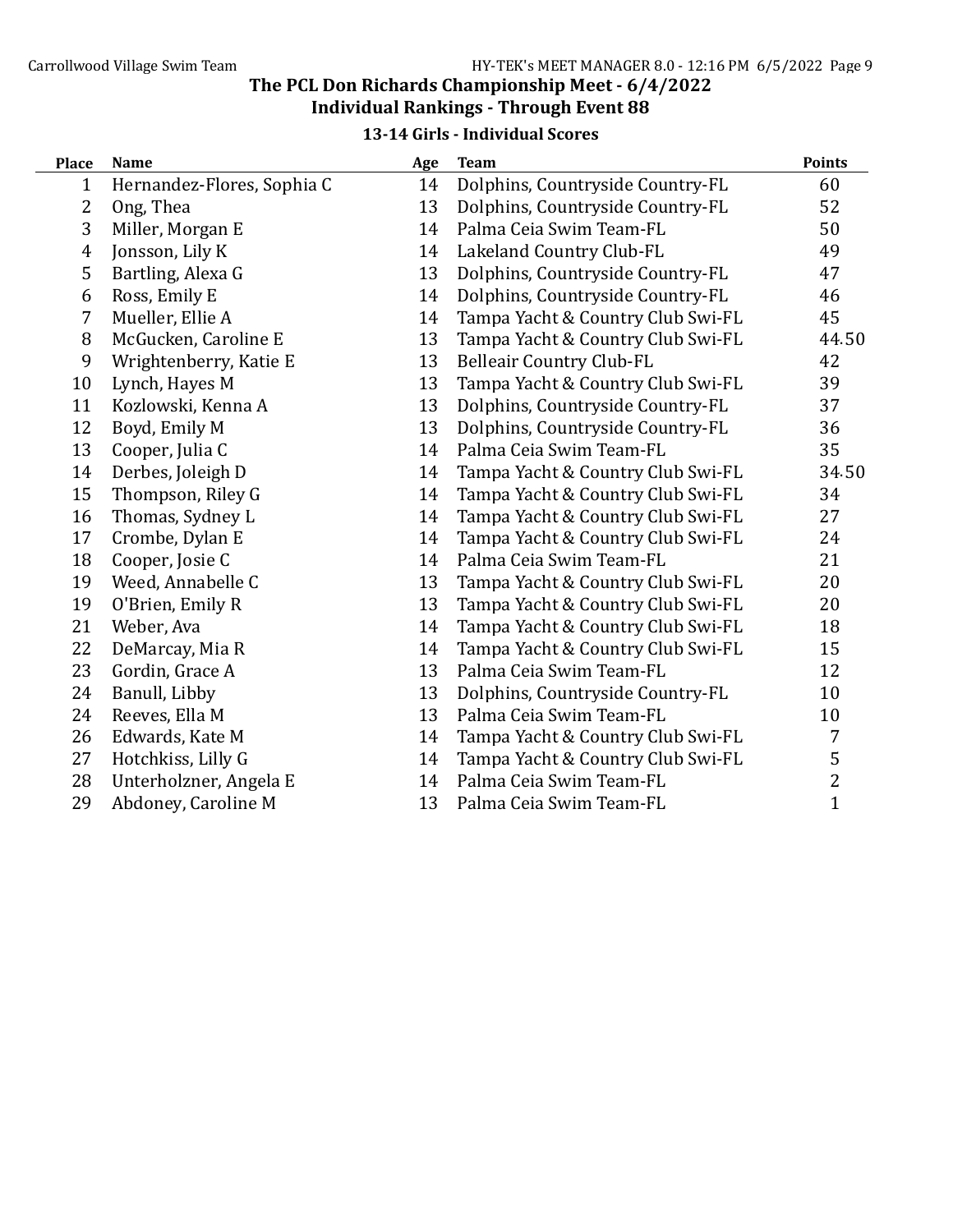# Carrollwood Village Swim Team  $HY-TEK's MEET MANAGER 8.0 - 12:16 PM 6/5/2022 Page 10$

#### The PCL Don Richards Championship Meet - 6/4/2022 Individual Rankings - Through Event 88

# 13-14 Boys - Individual Scores

| <b>Place</b> | <b>Name</b>          | Age | Team                             | <b>Points</b> |
|--------------|----------------------|-----|----------------------------------|---------------|
|              | Kieffer, Jayden M    | 13  | Dolphins, Countryside Country-FL | 60            |
|              | Angelillis, Nels M   | 13  | Dolphins, Countryside Country-FL | 54            |
| 3            | Schmidt, Blake E     | 14  | Dolphins, Countryside Country-FL | 53            |
| 4            | Beaty, Austin M      | 14  | Palma Ceia Swim Team-FL          | 48            |
| 5            | Kaltsounis, George N | 13  | Dolphins, Countryside Country-FL | 47            |
| 6            | Fowler, Jackson I    | 14  | Palma Ceia Swim Team-FL          | 45            |
| 6            | Smith, Sullivan J    | 13  | Dolphins, Countryside Country-FL | 45            |
| 8            | Fletcher, Skyler B   | 14  | Palma Ceia Swim Team-FL          | 41            |
| 9            | Chambers, Logan J    | 14  | Belleair Country Club-FL         | 39            |
| 10           | Maddux, Nelson N     | 14  | Palma Ceia Swim Team-FL          | 36            |
| 11           | Ranson, Anderson J   | 14  | Dolphins, Countryside Country-FL | 33            |
| 12           | Padhya, Alak J       |     | Palma Ceia Swim Team-FL          | 31            |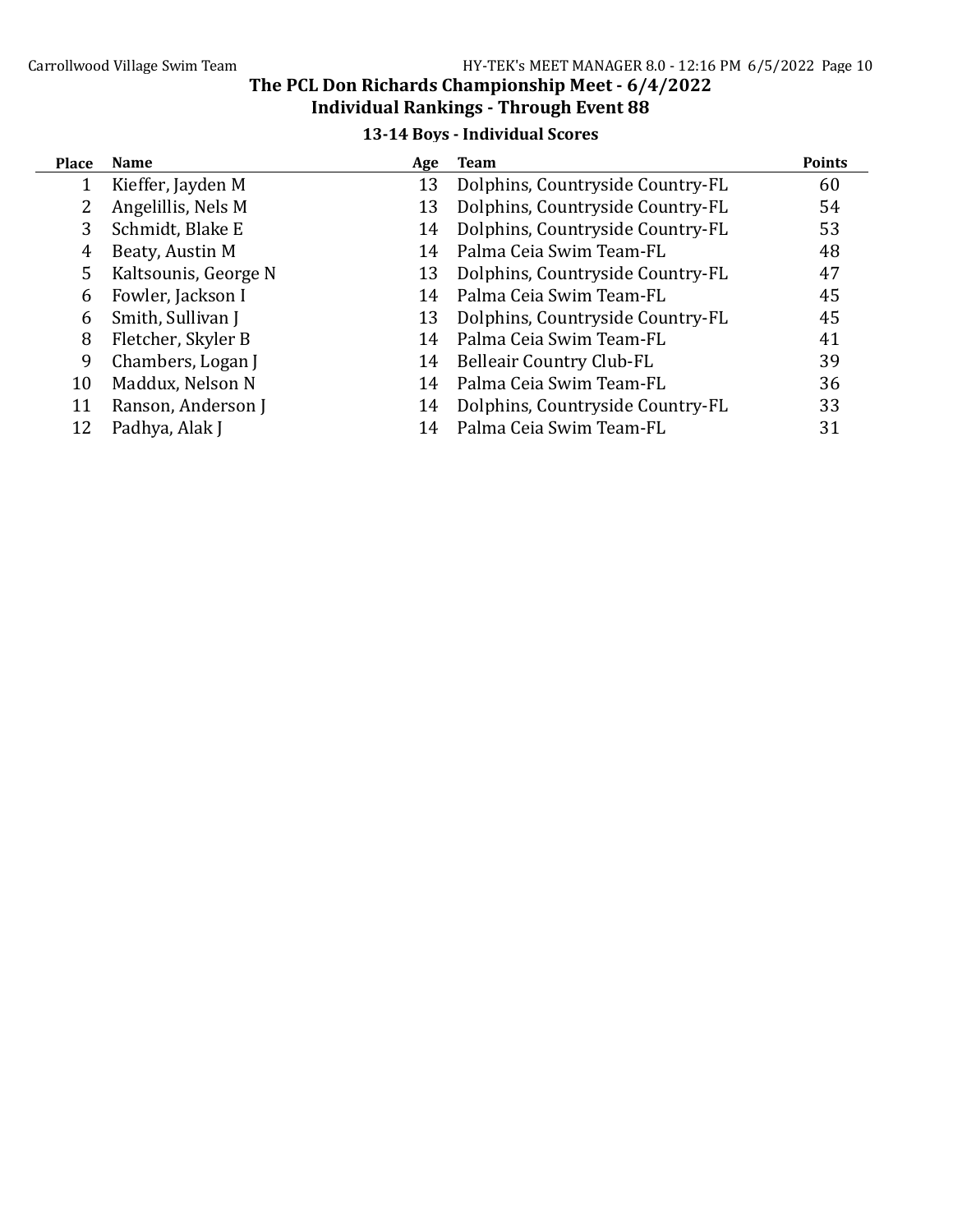## 15-18 Girls - Individual Scores

| <b>Place</b> | <b>Name</b>            | Age | <b>Team</b>                         | <b>Points</b> |
|--------------|------------------------|-----|-------------------------------------|---------------|
|              | Petitt, Kate E         |     | Tampa Yacht & Country Club Swi-FL   | 60            |
| 2            | McDonough, Elizabeth M |     | 15 Dolphins, Countryside Country-FL | 57            |
| 3            | Maddux, Libby E        | 15. | Palma Ceia Swim Team-FL             | 50            |
| 4            | Hoffmeier, Jade M      | 15. | Palma Ceia Swim Team-FL             | 49            |
| 5            | Hudson, Campbell M     |     | 16 Dolphins, Countryside Country-FL | 48            |
| 6            | Steely, Ava M          | 15  | Palma Ceia Swim Team-FL             | 47            |
|              | Weed, Caroline V       | 15. | Tampa Yacht & Country Club Swi-FL   | 37            |